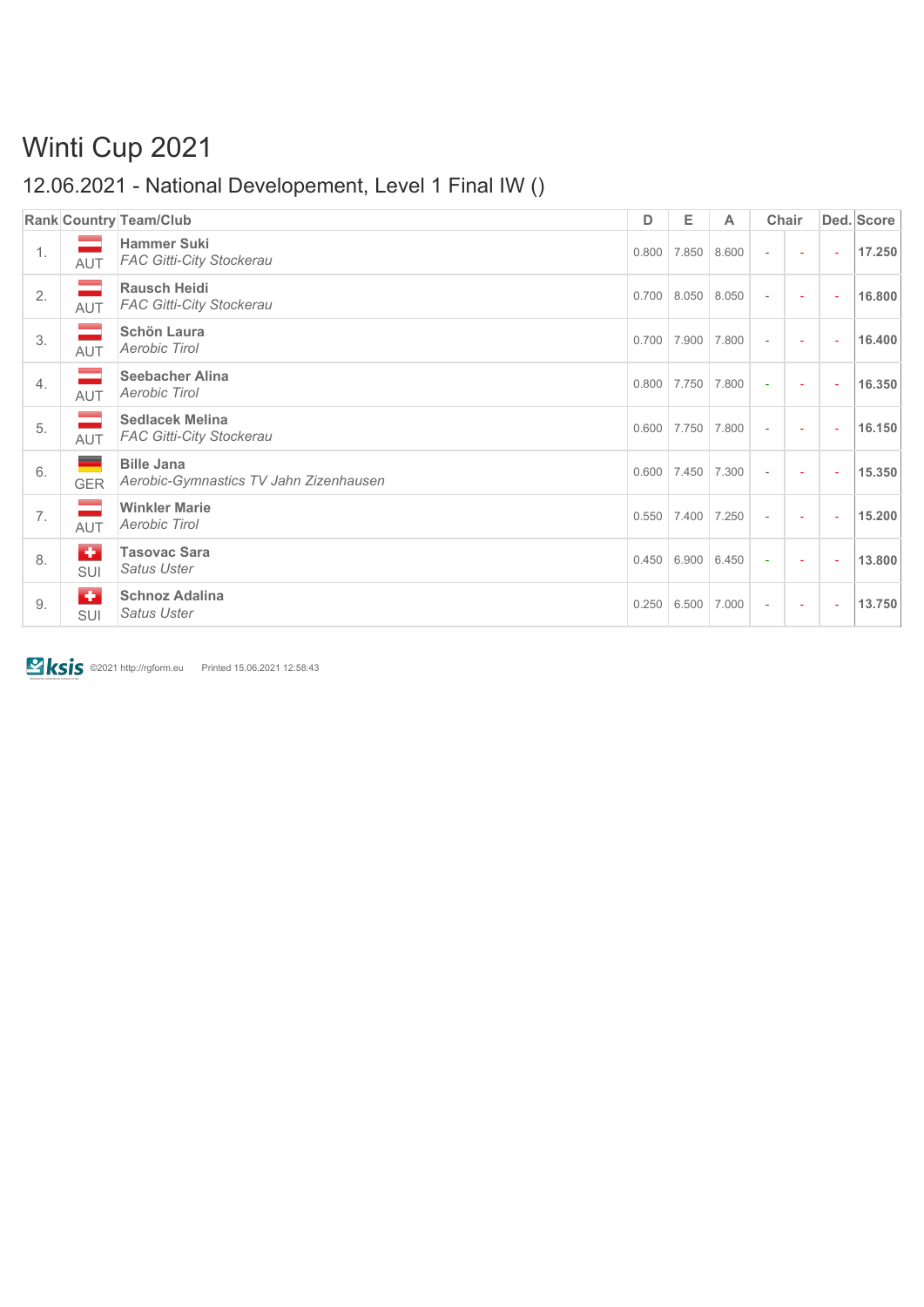# Winti Cup 2021

### 12.06.2021 - National Developement, Level 1 Final Trio ()

|    |            | <b>Rank Country Team/Club</b>                                                                                         | D     | Е     |             | Chair  |  | Ded. Score |
|----|------------|-----------------------------------------------------------------------------------------------------------------------|-------|-------|-------------|--------|--|------------|
| 1. | <b>GER</b> | Trio ND A-Gym Ziz.<br>Auer Melanie, Patyk Leonie, Othmer Marlene<br>Aerobic-Gymnastics TV Jahn Zizenhausen            | 0.800 | 7.850 | 8.150       |        |  | 16,800     |
| 2. | <b>AUT</b> | <b>TRIO FAC Gitty-City Stockerau</b><br>Rausch Heidi, Sedlacek Melina, Hammer Suki<br><b>FAC Gitti-City Stockerau</b> | 0.800 |       | 7.800 8.200 | $\sim$ |  | 16,800     |
| 3. | <b>AUT</b> | <b>Tirol Trio 1</b><br>Seebacher Alina, Winkler Marie, Schön Laura<br><b>Aerobic Tirol TIR</b>                        | 0.700 | 7.600 | 7.950       |        |  | 16.250     |

**EXIS** ©2021 http://rgform.eu Printed 25.06.2021 09:18:48